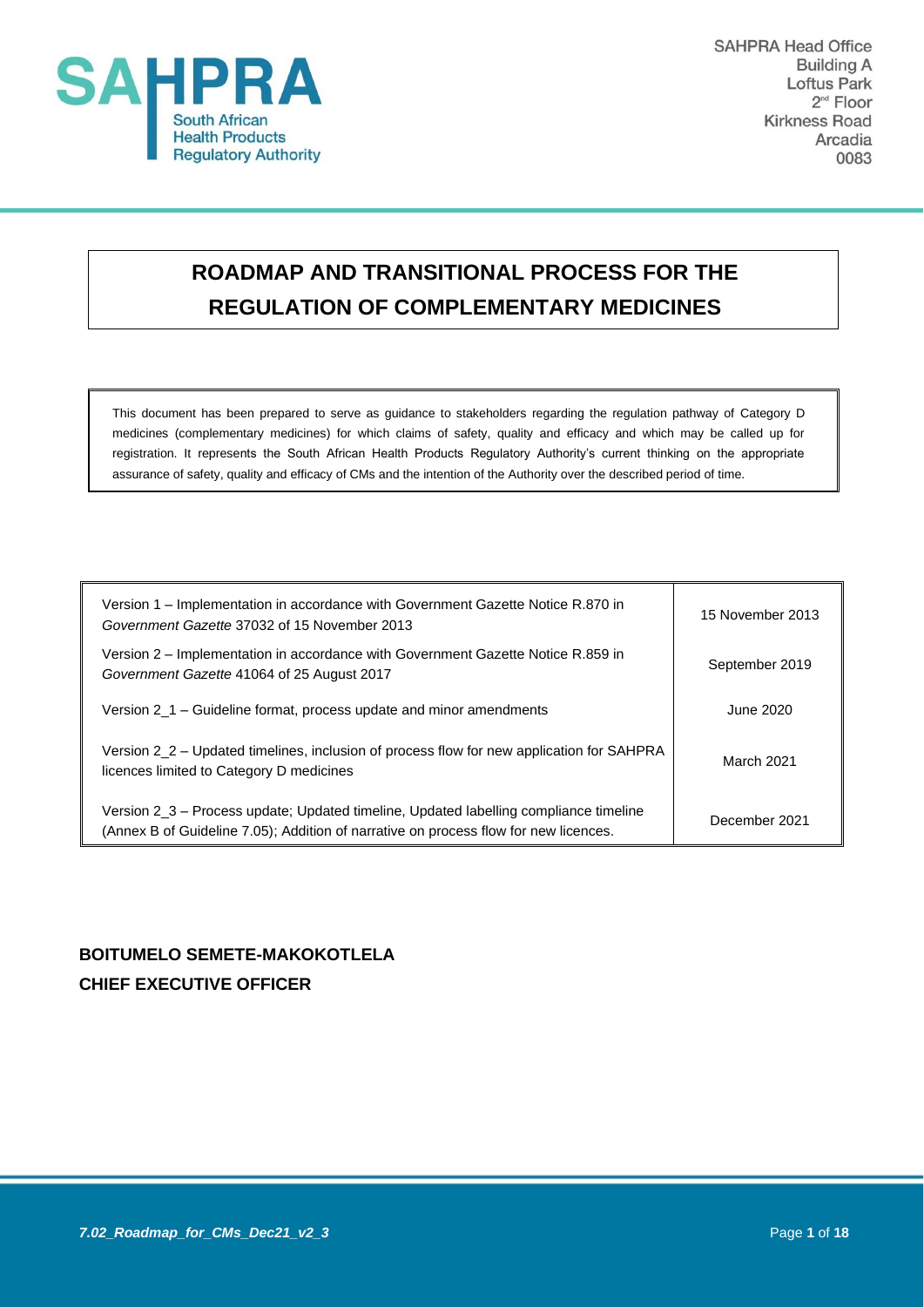## **TABLE OF CONTENTS**

| Introduction<br>1.                                                                       | 3              |  |
|------------------------------------------------------------------------------------------|----------------|--|
| <b>Scope of the Document</b><br>2.                                                       | 3              |  |
| <b>Guidance for Regulatory Priorities associated with Complementary Medicines</b><br>3.  | 4              |  |
| Licensing of Manufacturers, Importers, Exporters, and Wholesalers or Distributors<br>3.1 | 4              |  |
| 3.1.1 Information Required                                                               | 4              |  |
| 3.1.2 Issuing of Licences                                                                | 4              |  |
| 3.1.3 Inspections of Licensed Sites                                                      | 5              |  |
| 3.1.4 Specificity of Licences for Category D Medicines                                   | 5              |  |
| 3.1.5 Renewals and Amendment of Licences                                                 | 5              |  |
| 3.1.6 Licence Fees                                                                       | 6              |  |
| 3.2<br><b>Licensing Periods</b>                                                          | 6              |  |
| <b>Product Compliance</b><br>3.3                                                         | 6              |  |
| 3.3.1 Labelling                                                                          | 6              |  |
| 3.3.2 Rights of sale                                                                     | $\overline{7}$ |  |
| 3.3.3 Advertising and Marketing                                                          | 8              |  |
| <b>Medicines Registration Process</b><br>3.4                                             | 8              |  |
| Summary of legislative control of Complementary medicines<br>4.                          | 8              |  |
| <b>Summary of General Timelines</b><br>5.                                                | 9              |  |
| <b>General advice to consumers</b><br>6.                                                 | 10             |  |
| <b>Update History</b><br>7.                                                              | 10             |  |
| <b>ANNEXURE A</b><br>11                                                                  |                |  |
| <b>ANNEXURE B</b><br>12                                                                  |                |  |
| <b>ANNEXURE C</b><br>14                                                                  |                |  |
|                                                                                          |                |  |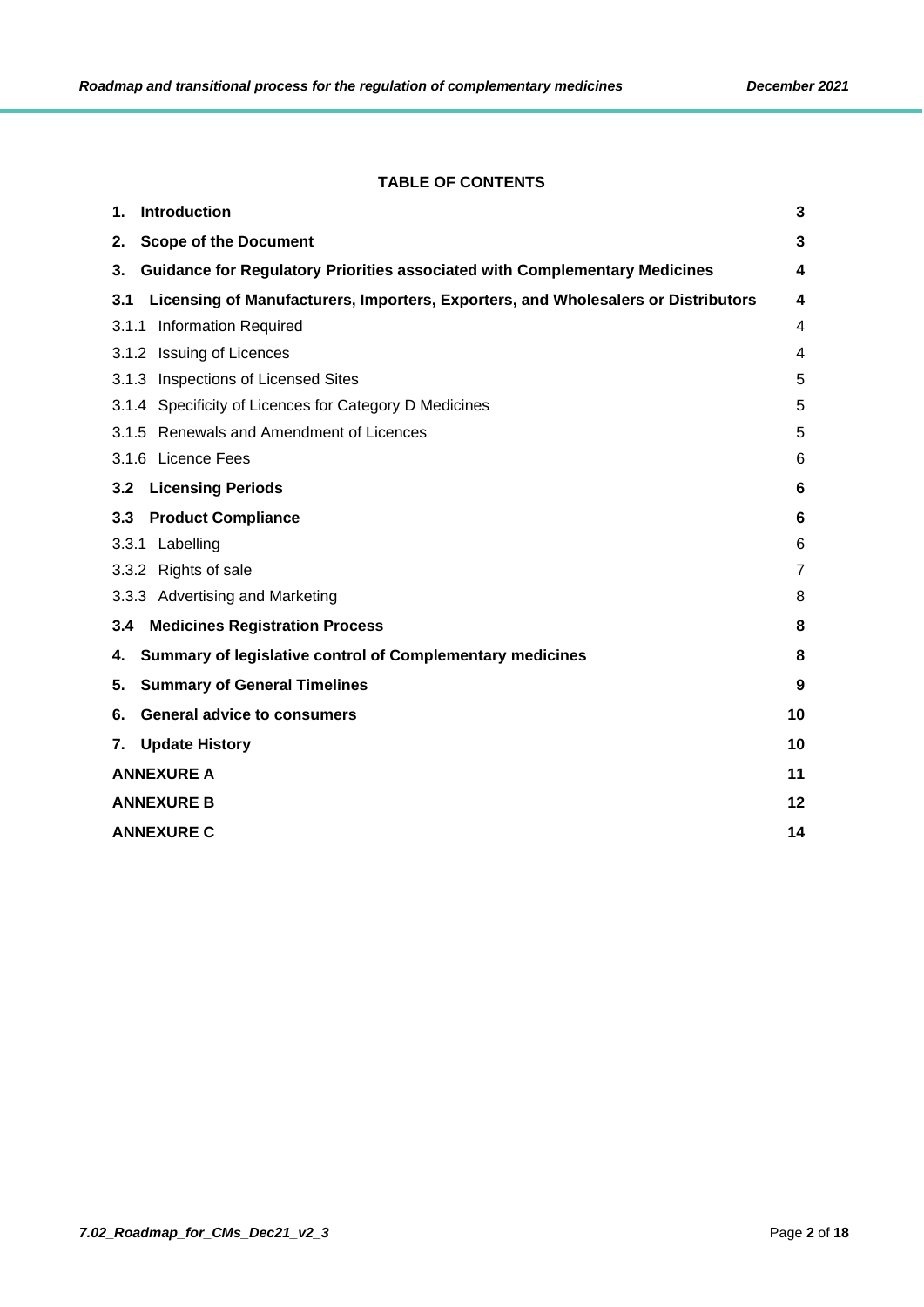## <span id="page-2-0"></span>**1. Introduction**

On the 15<sup>th</sup> November 2013 the Minister of Health published amendments to the General Regulations made in terms of the Medicines and Related Substance Act, 1965 (Act 101 of 1965) (hereafter referred to as "the General Regulations"), which established a category of medicines, Complementary Medicines (Category D) and effectively established a regulatory framework for this category. The medicines which fall under this definition originate from the six (6) major disciplines recognised by the South African Health Products Regulatory Authority (SAHPRA), namely Aromatherapy, Ayurveda, Homeopathy, Traditional Chinese Medicine, Unani Medicine (Unani-Tibb) and Western Herbal Medicine <sup>1</sup> , as well as combination products identified in the accompanying Guideline for Complementary Medicines (Quality, Safety and Efficacy) published in the same year.

Following further interaction with various stakeholders, the category of Complementary Medicines was broadened to establish two sub-categories of Category D (Complementary medicines), reflected in the General Regulations published and implemented as per Government Notice 859 in *Government Gazette* 41064 on 25 August 2017. This resulted in the inclusion of new sub-categories of Category D, including those traditional disciplines that are not indigenous to South Africa (discipline-specific medicines) but also the more modern supplement-type of medicines (health supplements).

The original deadlines for submission of applications for registration prescribed by regulation 48C of the General Regulations in 2013 were deleted by the General Regulations in 2017. A new timeline will be established by way of the publication of declarations that categories, sub-categories or classes of Category D medicines (Complementary Medicines) shall be subject to registration ("call-up notices") in terms of section 14 of the Medicines and Related Substance Act, 1965 (Act 101 of 1965) (hereafter referred to as "the Medicines Act").

The registration and availability of Category D medicines will consider their quality, safety and efficacy as per section 1(2) of the Medicines Act and in line with their relative risk. Discipline-specific medicines are considered either as being of HIGH RISK (clinical evidence required in justification of safety and efficacy) or LOW RISK (traditional evidence may be submitted in justification of safety and efficacy) based primarily on indication but also on composition and dosage form. Health supplements allow only LOW RISK indications and substances, in accordance with lists of substances, dosage ranges and indications stipulated in the guidelines issued by the SAHPRA.

This document is intended to provide guidance to all stakeholders on the intended future regulatory pathway, including licensing of activities associated with the supply as well as the registration of Category D medicines in order to best harmonise activities of the industry and regulator.

## <span id="page-2-1"></span>**2. Scope of the Document**

This document establishes the roadmap and general overview for the regulatory pathway of complementary medicines, including licensing in terms of section 22C(1)(*b*) and submission of applications for their registration following the implementation of the General Regulations in 2017 and applies to products for human use (discipline-specific medicines and health supplements).

With respect to licensing of facilities (section 3.1), this Guideline does not apply to any product associated with the cultivation or manufacture of Cannabis-related pharmaceutical products containing Tetrahydrocannabinol greater than 0,001 percent. Intended licence holders must instead refer to the SAHPRA *[Guideline 2.44](http://www.sahpra.org.za/wp-content/uploads/2020/01/93b0b4262.44_Cannabiscultivation_v2_Nov2019.pdf) – Cultivation of Cannabis and Manufacture of Cannabis-related pharmaceutical products for medicinal and research purposes* on [www.sahpra.org.za.](http://www.sahpra.org.za/)

<sup>&</sup>lt;sup>1</sup> Anthroposophical, Gemmotherapeutic, Spagyric Substances and Flower Essences are provided for. See Guideline 7.01 - item 1.4.5.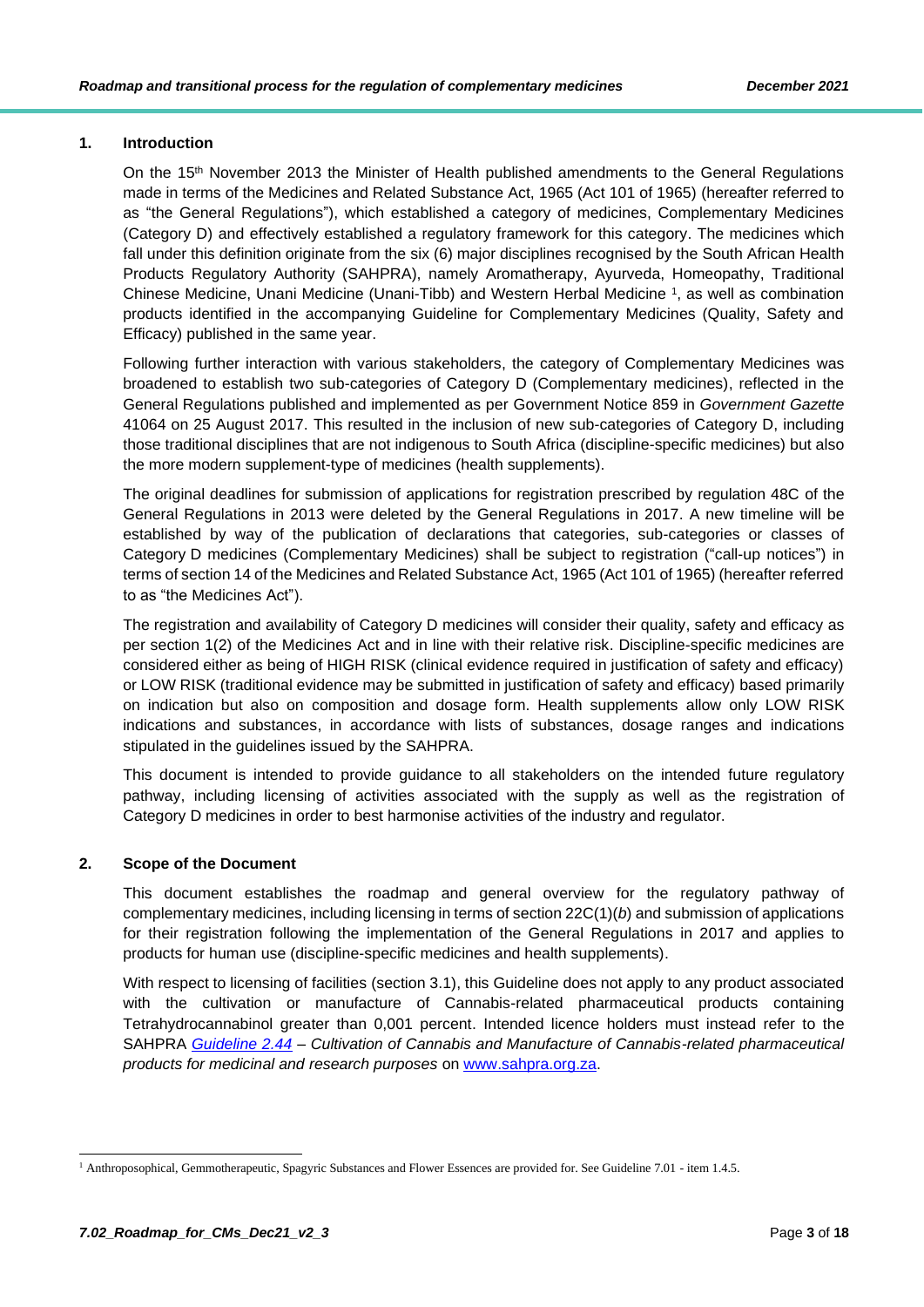## <span id="page-3-0"></span>**3. Guidance for Regulatory Priorities associated with Complementary Medicines**

#### <span id="page-3-1"></span>**3.1 Licensing of Manufacturers, Importers, Exporters, and Wholesalers or Distributors**

In terms of the provisions of section 22C(1)(*b*) of the Medicines Act, all manufacturers, wholesalers or distributors of medicines or Scheduled substances must be licensed, as the case may be, to manufacture, import, export, or act as a wholesaler of or distribute medicines, inclusive of Category D medicines.

A process to license all relevant entities to: i) manufacture, import or export; ii) import or export; or iii) act as a wholesaler of or distribute complementary medicines, commenced by way of an electronic application made available by the Authority: [www.sahpracm.org.za](http://www.sahpracm.org.za/) on **17 February 2020**. The electronic platform is intended to provide ease of use for all potential licensees and provides an efficient means of tracking and processing any licence application by the Authority. All applications will be reviewed for appropriate categorisation with any queries relating to the application raised by the Authority, being referred to the applicant within 15 working days of receipt of the application by the Authority provided that all correct documentation has been supplied and in the correct format.

This licensing process is intended to be made available at least twelve (12) months prior to any new callup notices being published.

## <span id="page-3-2"></span>**3.1.1 Information Required**

The information to be provided by an applicant for the licence is stipulated in regulation 23 of the General Regulations and includes information specific to the requirements of the various classes of complementary medicines. The minimum information required shall be guided by the application process which is meant to provide a developmental basis for the achievement of minimum standards.

Guidance for completion of the relevant application will be integrated into the licence application process.

As part of the application, all complementary medicines sold by the applicant (whether manufactured, imported, exported or distributed) are to be listed. The listed medicines will be confirmed against the prescribed definitions of complementary medicines and its sub-categories/classes. Confirmed lists will be appended to the relevant licence numbers and will be available online for verification of what medicines would be allowed for sale, prior to any relevant call-up notice deadline expiring.

In the case of the wholesale or distribution of products for third parties only, licence applicants may list those companies with which the wholesaler or distributor has technical agreements, or may provide lists of products as stated above.

Any medicine that has not been submitted for registration by any relevant prescribed deadline associated with a call-up notice issued in terms of section 14 of the Medicines Act will be removed from the relevant licence and will be indicated as being non-compliant.

## <span id="page-3-3"></span>**3.1.2 Issuing of Licences**

Licences will be issued to successful applicants based on the SAHPRA's acceptance of the applicant's attestation of compliance with minimum requirements at the time of application and the payment of the required licence application, and desktop evaluation fees. The nature of the licensing process is developmental and compliance with minimum standards will allow the successful licensee time and space to develop compliance in the field prior to the renewal application. Following a successful application for a licence, annual licence retention fees are also payable.

Applicants will be notified of the result of the evaluation of their application by e-mail and licences may then be collected from the offices of the SAHPRA as indicated by such communication. No electronic versions of licences will be made available to applicants.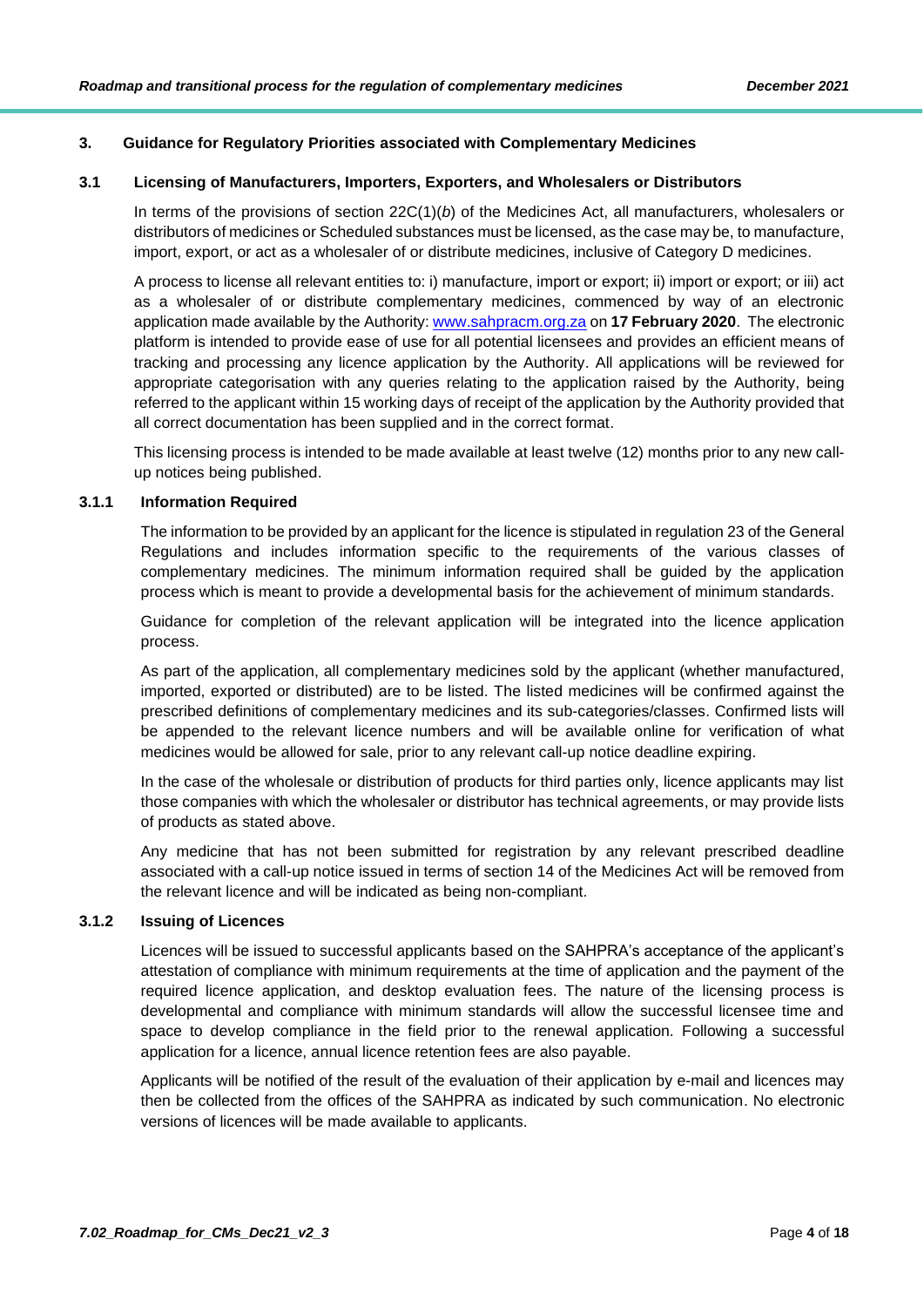All licences issued will be valid for a period of five (5) years, during which the holder of the licence must be inspected for verification of the attestation of compliance with minimum requirements included with the application received and/or accepted by the Authority, at least once. Attestation verification failure may result in the suspension or withdrawal of the licence. Licences may be renewed in line with the prescripts of the Medicines Act.

## <span id="page-4-0"></span>**3.1.3 Inspections of Licensed Sites**

Authority inspections of sites will be conducted for verification of compliance with the minimum requirements as attested. Inspections of local sites will take place at least once every five years. The Authority may rely upon relevant/appropriate GMP inspection reports by PIC/S members for the issuing of the licence but will consider conducting individual inspections as merited by the risk or other reasons associated with products manufactured or managed by any international site. The licensee is responsible for the payment of any fees to the SAHPRA that may be associated with the verification inspection. The SAHPRA may, at its discretion, elect to undertake an inspection of any premises prior to the issuing of any licence.

## <span id="page-4-1"></span>**3.1.4 Specificity of Licences for Category D Medicines**

Licences issued by way of attestation shall be specific to Category D medicines only. The normal licensing procedure applies to the manufacture, import, export or wholesale or distribution of any other medicines.

Existing licence holders need not re-apply using this process for current licences linked to other Categories of medicine as well as Category D medicines, that do not require any amendment or alteration.

#### <span id="page-4-2"></span>**3.1.5 Renewals and Amendment of Licences**

An electronic form is available for the renewal or amendment of any existing licence pertaining only to Category D medicines (*Licence Application Type DA01*). The prescribed fees for renewal or amendment are payable.

Any application for renewal of a licence will require information as prescribed in regulation 24, read together with regulation 23 of the General Regulations.

An application for an amendment to a licence must be submitted when any of the following changes take place:

- (a) Name of the licence holder;
- (b) responsible pharmacist;
- (c) responsible person;
- (d) site address;
- (e) activities provided for by the licence; or
- (f) the medicines or Scheduled substances to be manufactured, imported, exported or distributed and sold.

Any existing licences which pertain to or include Categories of medicines other than Category D and which require amendment of their existing product list by adding/removing Category D medicines only, may apply on the SAHPRA CM website for a product list amendment by use of the dedicated link provided (*Licence Application Type DA02*). Fees for desktop reviews, as prescribed, relating to these products lists (as a primary overview of compliance with quality, safety and efficacy) may be applicable at the point of application and are indicated in the application. Any subsequent change to appended product lists will thereafter be considered as an amendment (*Licence Application Type DA01*).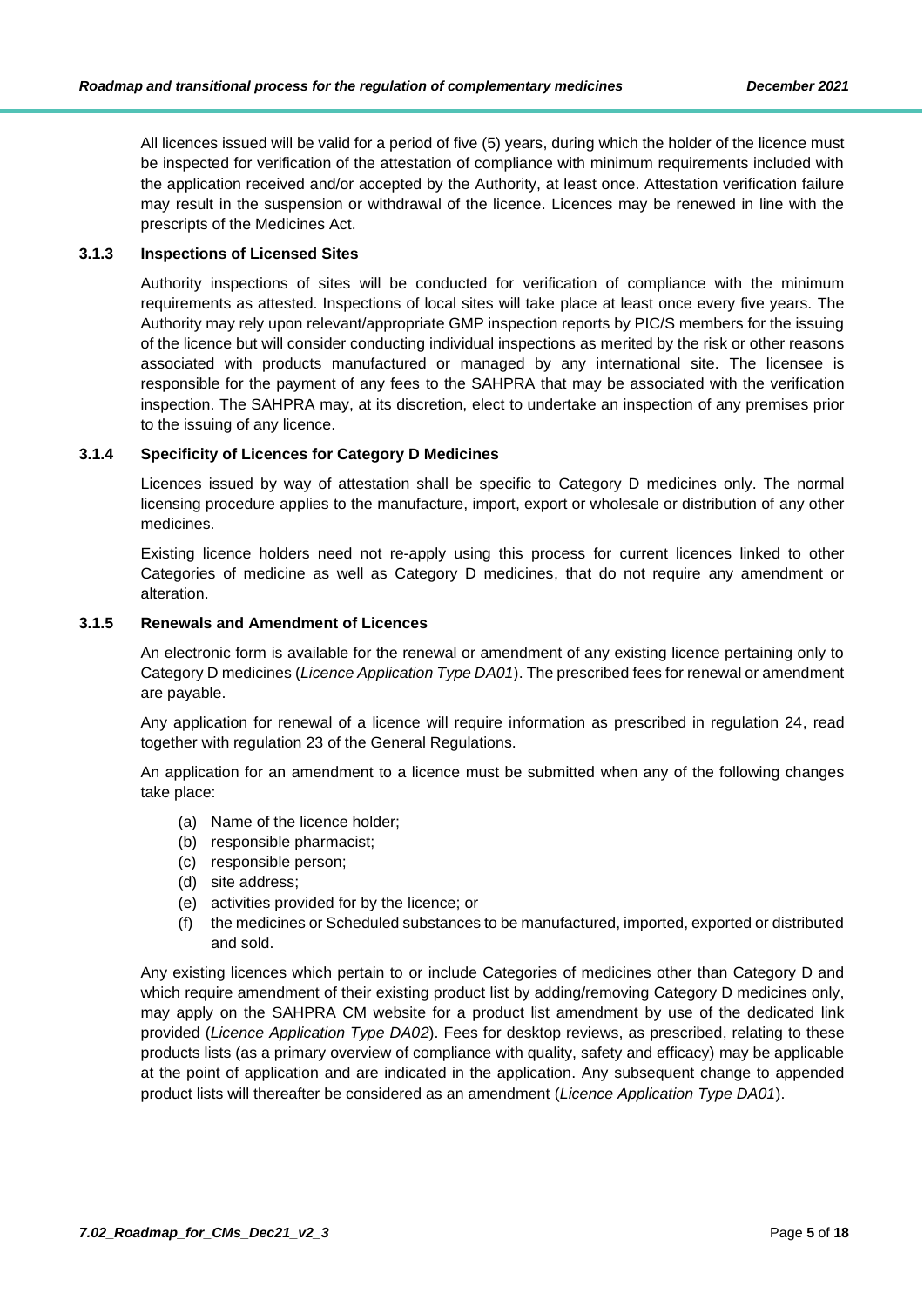#### <span id="page-5-0"></span>**3.1.6 Licence Fees**

Applications for licences submitted to the regulator (either the Medicines Control Council or the South African Health Products Regulatory Authority) prior to 17 February 2020, and which pertain only to Category D medicines and have not yet finalised, may be transferred to the electronic application, provided that:

- no service has been rendered on the application;
- the fee prescribed at the time of application has been paid; and
- reference for such payment is provided as part of the electronic application.

If no fee has yet been paid, the application must be re-submitted as a new licence application.

New licence applications are subject to payment of the licence fee as prescribed at the time of application.

## <span id="page-5-1"></span>**3.2 Licensing Periods**

Only holders of a valid licence issued in terms of section 22C(1)(*b*) of the Medicines Act shall be permitted to manufacture, import, export or act as a wholesaler or distribute medicines or Scheduled substances.

A transitional priority licensing period from **17 February 2020** to **28 February 2022** (see item 5) is provided for licence applications of existing Category D medicine manufacturers, importers, exporters, wholesalers or distributors prior to the publication of new call-up notices issued in terms of section 14 of the Medicines Act.

In compliance with section 22C(1)(*b*) of the Medicines Act, the manufacture, import, export, wholesale or distribution of medicines or Scheduled substances may only take place once licensed.

After the priority licensing period and publication of call-up notices associated with Category D, any new manufacturers, importers, exporters, or wholesalers or distributors must hold a licence prior to manufacturing, importing, exporting, wholesaling or distributing any Category D (complementary) medicines or have submitted a Category D licensing application on or before **28 February 2022**, pending its finalisation.

The online licensing application process will continue to be available after the priority licensing period for all new, amendment and renewal applications specific to Category D medicines.

From **01 March 2022** to **28 February 2023** new applicants may continue to submit licence applications to SAHPRA with either a copy of NDoH premises licence or proof of application to NDoH without confirmation of compliance with GPP for their NDOH/SAPC applications provided that an undertaking is made to supply these when received. From **01 March 2023** new applicants must submit outcomes of GPP desktop reviews as part of the SAHPRA Category D licensing applications.

#### <span id="page-5-2"></span>**3.3 Product Compliance**

#### <span id="page-5-3"></span>**3.3.1 Labelling**

All medicines identifiable as Category D medicines in terms of the Medicines Act and General Regulations must be compliant with regulations 10 (labelling of medicines intended for human use), 11 (professional information for medicines for human use) and 12 (patient information leaflet).

In terms of the General Regulations made in terms of the Medicines Act:

- The immediate container of any medicine must be labelled in compliance with regulation 10;
- All medicines must be accompanied by *Professional Information* (regulation 11) which must at least be in English and may be accessed electronically provided that the manner in which the professional information may be accessed is stated on the patient information leaflet as contemplated in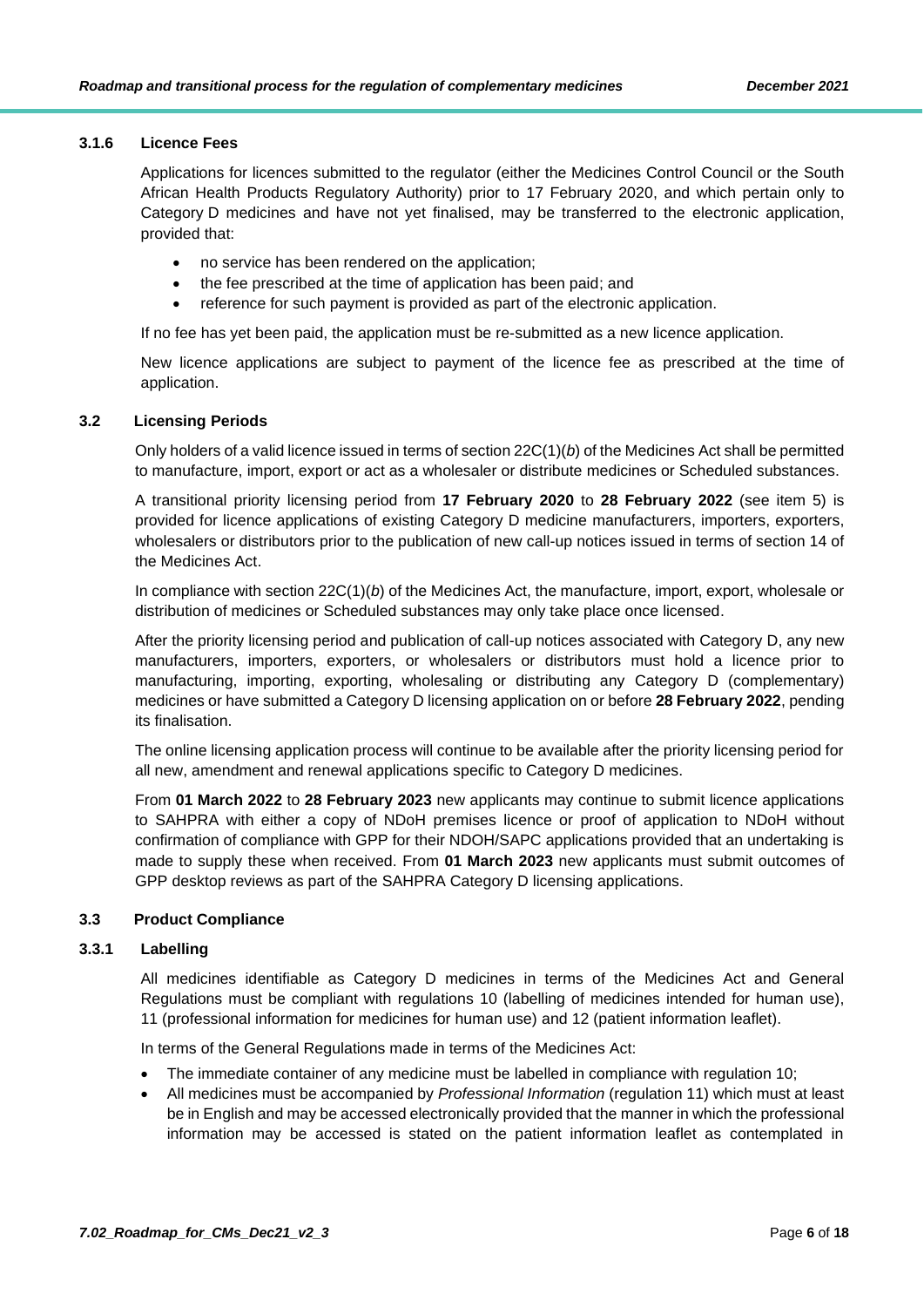regulation  $12(2)(p)$ . If the Professional Information is not available electronically, then it must be supplied in hard copy or as an integral part of the package with the supply of the medicine;

- All medicines are required to be supplied with *Patient Information Leaflets* (regulation 12) that are in English and at least one other official language;
- All active ingredients for complementary medicines should be named or referenced on the label, PI or PIL in accordance with *Annex B* of *Guideline 7.05 – Guideline for Complementary Medicines – Registration Application ZA-CTD – Quality*. Medicines available for sale prior to the date of publication of this notice are expected to comply with Annex B of Guideline 7.05 by **28 February 2023**. All new applications for registration must be submitted in compliance with this requirement;
- All unregistered complementary medicines must state the disclaimer on all labelling, exactly as prescribed by the General Regulations made in terms of the Medicines Act: "*This unregistered medicine has not been evaluated by the SAHPRA for its quality, safety or intended use."* Only once registered may this disclaimer be removed; and
- All complementary medicines must be identified as such, the relevant discipline must be clearly stated, and all general or specific regulatory requirements adhered to relevant to the specific product.

## <span id="page-6-0"></span>**3.3.2 Rights of sale**

All Category D medicines (complementary medicines), as defined, will be permitted continued rights of sale, provided that:

- An application is submitted for their registration by the prescribed deadlines of the applicable callup notice;
- they are manufactured, imported, exported, wholesaled or distributed by a holder of or applicant for a relevant licence contemplated in section 22C(1)(*b*) of the Medicines Act at the end of the timeframe specified herein;
- they are specifically compliant with the requirements of section 20 and regulations 10, 11, 12 and 42 as prescribed, and are compliant with any other relevant provisions of the Medicines Act and its regulations; and
- they are indicated based on LOW RISK, which includes:
	- i. General health enhancement without any reference to specific diseases;
	- ii. Health maintenance; or
	- iii. Relief of minor symptoms (not related to a disease or disorder).

Complementary medicines on sale indicated for use deemed to be of HIGH RISK without amendment of their indication as above may be called up individually for registration by the SAHPRA. HIGH RISK indications include:

- i. Treats/cures/manages any disease/disorder;
- ii. Prevention of any disease or disorder;
- iii. Reduction of risk of a disease/disorder;
- iv. Aids/assists in the management of a named disease/disorder or sign/symptom of a named disease;
- v. Relief of symptoms of a named disease or disorder; or
- vi. Treatment of proven vitamin or mineral deficiency diseases.

Unregistered complementary medicines making use of the terms "Clinically proven" or any similar expression (as per **Annexure A**) shall also be considered to be HIGH RISK and may be subject to individual call-up in terms of section 14(2) of the Medicines Act.

Examples of low-risk indications are provided in **Annexure B**.

<span id="page-6-1"></span>Any call-up notice issued for individual products on the basis of HIGH RISK classification may be associated with the immediate cessation of its sale pending registration of the medicine by the SAHPRA in terms of section 14(1) of the Medicines Act.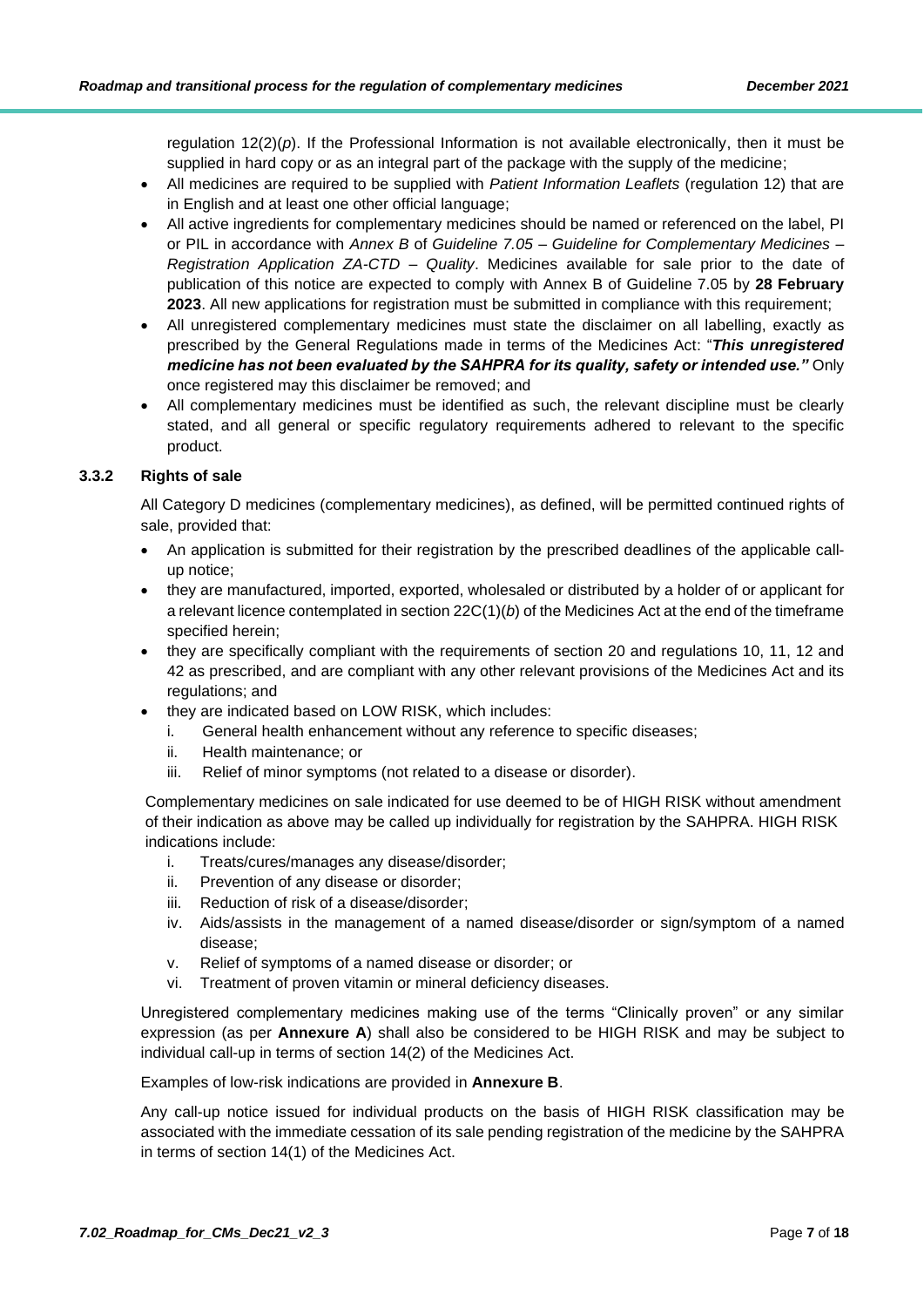## **3.3.3 Advertising and Marketing**

Medicines may be advertised, taking into account section 20 of the Medicines Act and regulation 42 of the General Regulations. Unregistered complementary medicines should consider LOW RISK advertising while bearing in mind the rights of members of the public to receive information that is transparent, fair, honest, accurate, truthful and empowering.

#### <span id="page-7-0"></span>**3.4 Medicines Registration Process**

All applications for registration that have already been submitted will continue to be processed and will be finalised as soon as possible. For those applicants with products not associated with valid licences this may occur only once the relevant licence in terms of section 22C(1)(*b*) of the Medicines Act has been issued.

The Authority recognises that applications already submitted up until June 2020 may have undergone fundamental changes due to a variety of reasons including, but not limited to, updated quality data, amended clinical evidence or updated indications. As such, the SAHPRA has provided a process by which applicants may, at their choosing, request that such applications be temporarily "uplifted", effectively suspending the relevant review, for such amendment and may be resubmitted in substitution of the previous application without prejudice to the application review. This process will take into account the existing progress made on the application and the reasons for upliftment. The SAHPRA has provided a separate detailed communication on this option (see SAHPRA Communication to Stakeholders *REQUESTS: Existing Category D (Complementary Medicines) Registration Applications* on 07 October 2021).

In future, the Authority will provide online mechanisms for the submission of applications for registration of Complementary Medicines, which will continue to make use of the CTD format but will provide for significant guidance specific to the requirements of Complementary Medicines and their risk profile. This mechanism of application for registration will be prioritised for LOW RISK applications that consist of single substances and will be progressively expanded to multiple substance formulations, combination products and medicines of HIGH RISK.

All applications for registration of a medicine, where an electronic mechanism is not provided, must comply with the current requirements for such application.

#### <span id="page-7-1"></span>**4. Summary of legislative control of Complementary medicines**

In terms of the legislative provisions aimed at the regulation of complementary medicines, the following regulatory requirements should be adhered to:

(i) Licensing of Manufacturers, Importers, Exporters and Wholesalers:

In terms of the provisions of section 22C(1)(*b*) of the Medicines Act, all manufacturers, importers, exported and wholesalers or distributors of complementary medicines must be licensed.

(ii) Labelling of Complementary medicines

In terms of the provisions of regulations 10, 11 and 12 of the General Regulations, all medicines falling in Category D must comply with the labelling requirements in so far as the product label, the Professional Information and the Patient Information Leaflet are concerned. Active ingredients must be named according to *Annex B* of *Guideline 7.05 – Guideline for Complementary Medicines – Registration Application ZA-CTD – Quality*.

(iii) Advertising and Marketing of Complementary Medicines

Section 20 of the Medicines Act and regulation 42 of the General Regulations.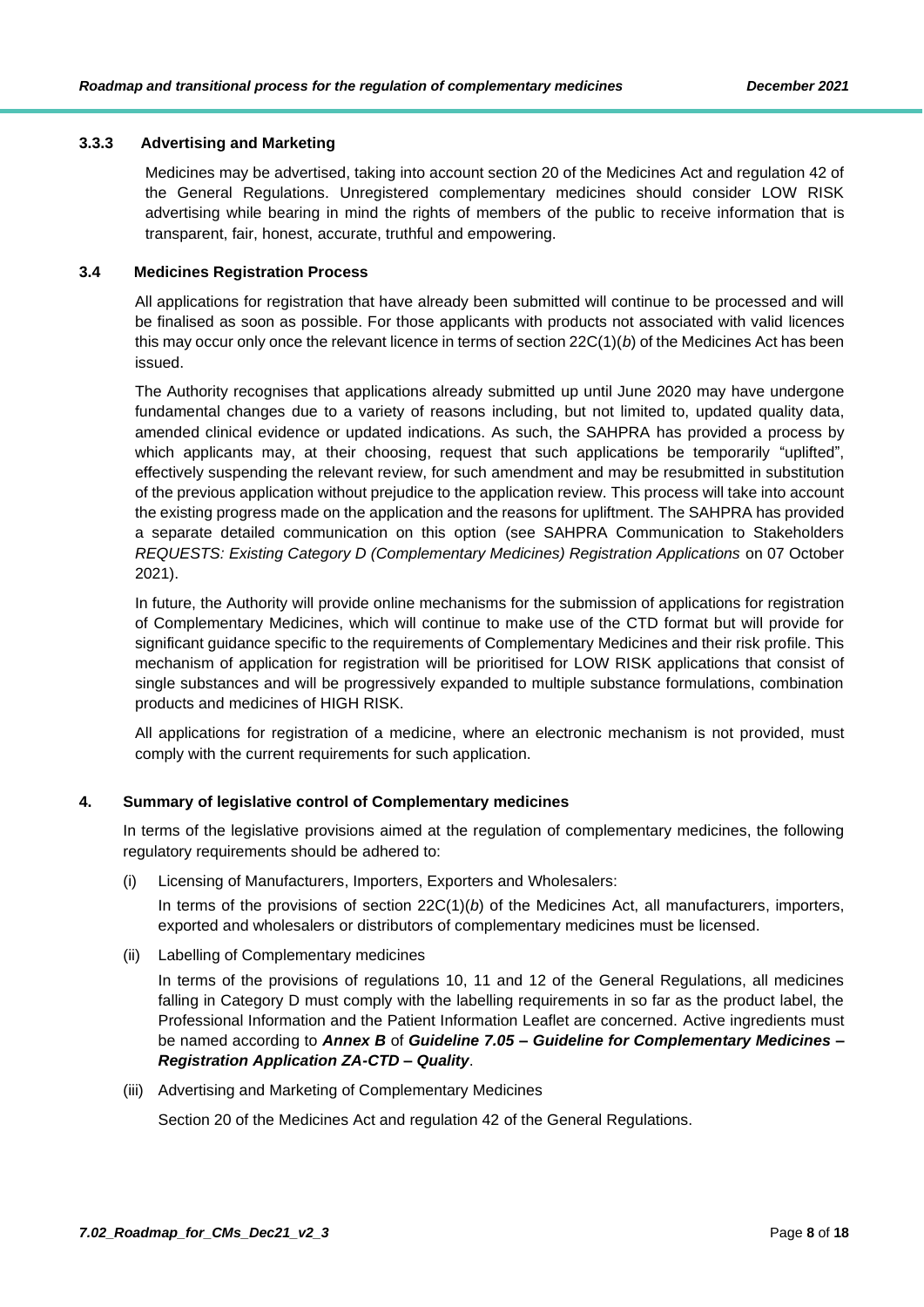- (iv) Submission of applications of applicable medicines for registration as complementary medicines by deadlines prescribed by relevant call-up notices issued in terms of section 14 of the Medicines Act.
- (iv) All other requirements in terms of the guidance provided herein as well as the Medicines Act, generally or specifically applicable to complementary medicines that would permit continued rights of sale. Offences and penalties as prescribed by the Medicines Act and the General Regulations apply equally in cases related to Category D medicines.

## <span id="page-8-0"></span>**5. Summary of General Timelines**

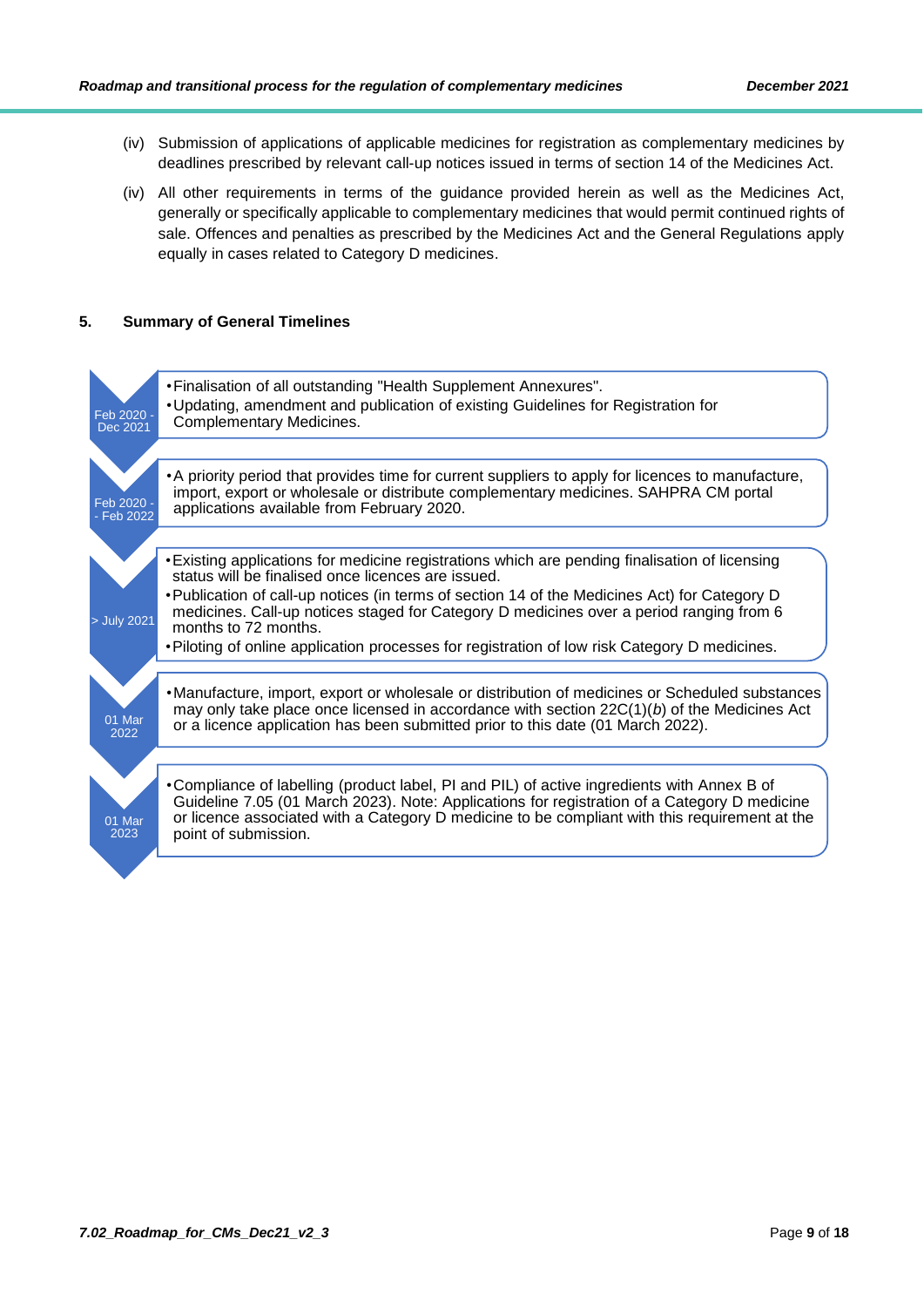## <span id="page-9-0"></span>**6. General advice to consumers**

Consumers must remember that all complementary medicines are medicines. As with any other medicine they should be used with care. When intending to use a complementary medicine, make sure it is the correct product for you by seeking professional advice. Consumers must remember that "natural" does not necessarily mean safe. Many plants and other natural compounds can be poisonous to humans. Many pharmaceutical medicines have been developed from plants because of the powerful compounds they contain. The quality, safety and efficacy of complementary medicines in South Africa cannot be ascertained unless they have been evaluated and registered by the SAHPRA.

Complementary medicines can interact with other medicines. This could result in other medicines having reduced or enhanced effects, including side-effects. When consulting your relevant health care providers about your health always tell them about any complementary medicines you are taking. If you are pregnant or breastfeeding your baby, please consult your relevant health care provider for advice before taking these medicines. As with all medicines, keep complementary medicines out of the sight and reach of children.

Adverse reactions can occur as a result of taking complementary medicines as for any other form of medicine. Consumers and prescribers are encouraged to notify the Authority of any adverse event (including therapeutic ineffectiveness) that may be experienced, by using the SAHPRA [Adverse Drug](https://sahpra.org.za/Publications/DownloadDoc/7683)  [Reactions and Quality Problem Reporting Form](https://sahpra.org.za/Publications/DownloadDoc/7683)

Other than reports of adverse events, consumers are able to report or lodge anonymous complaints of non-compliance against any complementary medicine through a dedicated website[: www.sahpracm.org.za](http://www.sahpracm.org.za/) or consumers are welcome to report complaints of non-compliance with the [SAHPRA](https://www.sahpra.org.za/Contact) directly.

| <b>Date</b> | <b>Reason for update</b>                                                                                                                                                                                                                                                                                                                                                                                                                                                                                                                                                                | <b>Version &amp; publication</b> |
|-------------|-----------------------------------------------------------------------------------------------------------------------------------------------------------------------------------------------------------------------------------------------------------------------------------------------------------------------------------------------------------------------------------------------------------------------------------------------------------------------------------------------------------------------------------------------------------------------------------------|----------------------------------|
| Nov 2013    | Publication for implementation                                                                                                                                                                                                                                                                                                                                                                                                                                                                                                                                                          | v1 November 2013                 |
| Sep 2019    | Amended publication in accordance with amended<br>regulation.                                                                                                                                                                                                                                                                                                                                                                                                                                                                                                                           | v2 September 2019                |
| Jun 2020    | <b>SAHPRA Branding</b>                                                                                                                                                                                                                                                                                                                                                                                                                                                                                                                                                                  | v2_1 June 2020                   |
|             | Amendments:                                                                                                                                                                                                                                                                                                                                                                                                                                                                                                                                                                             |                                  |
|             | Section 2:<br>CBD products and licensing<br>Sections 3.1, 3.1.5, 3.2, 3.3.1, 5: Timeframes<br>Section 3.1:<br><b>Hyperlink correction</b><br>Discretionary inspection guidance<br>Section 3.1.3:<br>Section 3.1.5:<br>Clarification of fees<br>Section 3.3.2:<br>Clarification of high risk bullet iv (see<br>also Guideline 7.01 amendment)<br>Introduction to Annexure B<br>Section 3.3.2:<br>Section 3.4:<br>Reference to upliftment of medicine<br>registration applications<br>Section 6:<br>Pregnant / breastfeeding reference<br>Examples of low risk indications<br>Annexure B: |                                  |
| Mar 2021    | Sections 3.2, 5: Timeframes                                                                                                                                                                                                                                                                                                                                                                                                                                                                                                                                                             | v2_2 March 2021                  |
|             | Annexure C:<br>Process flow for new application for<br>licences limited to complementary medicines                                                                                                                                                                                                                                                                                                                                                                                                                                                                                      |                                  |
| Dec 2021    | General amendments for process update.                                                                                                                                                                                                                                                                                                                                                                                                                                                                                                                                                  | v2_3 December 2021               |
|             | Sections 3.2, 3.3.1, 5:                                                                                                                                                                                                                                                                                                                                                                                                                                                                                                                                                                 |                                  |
|             | Timeframe adjustments with guidance.                                                                                                                                                                                                                                                                                                                                                                                                                                                                                                                                                    |                                  |
|             | Amended timeframes for labelling<br>requirements in terms of Annex B of<br>Guideline 7.05.                                                                                                                                                                                                                                                                                                                                                                                                                                                                                              |                                  |
|             | Licensing process narrative added.<br>Annexure C:                                                                                                                                                                                                                                                                                                                                                                                                                                                                                                                                       |                                  |

#### <span id="page-9-1"></span>**7. Update History**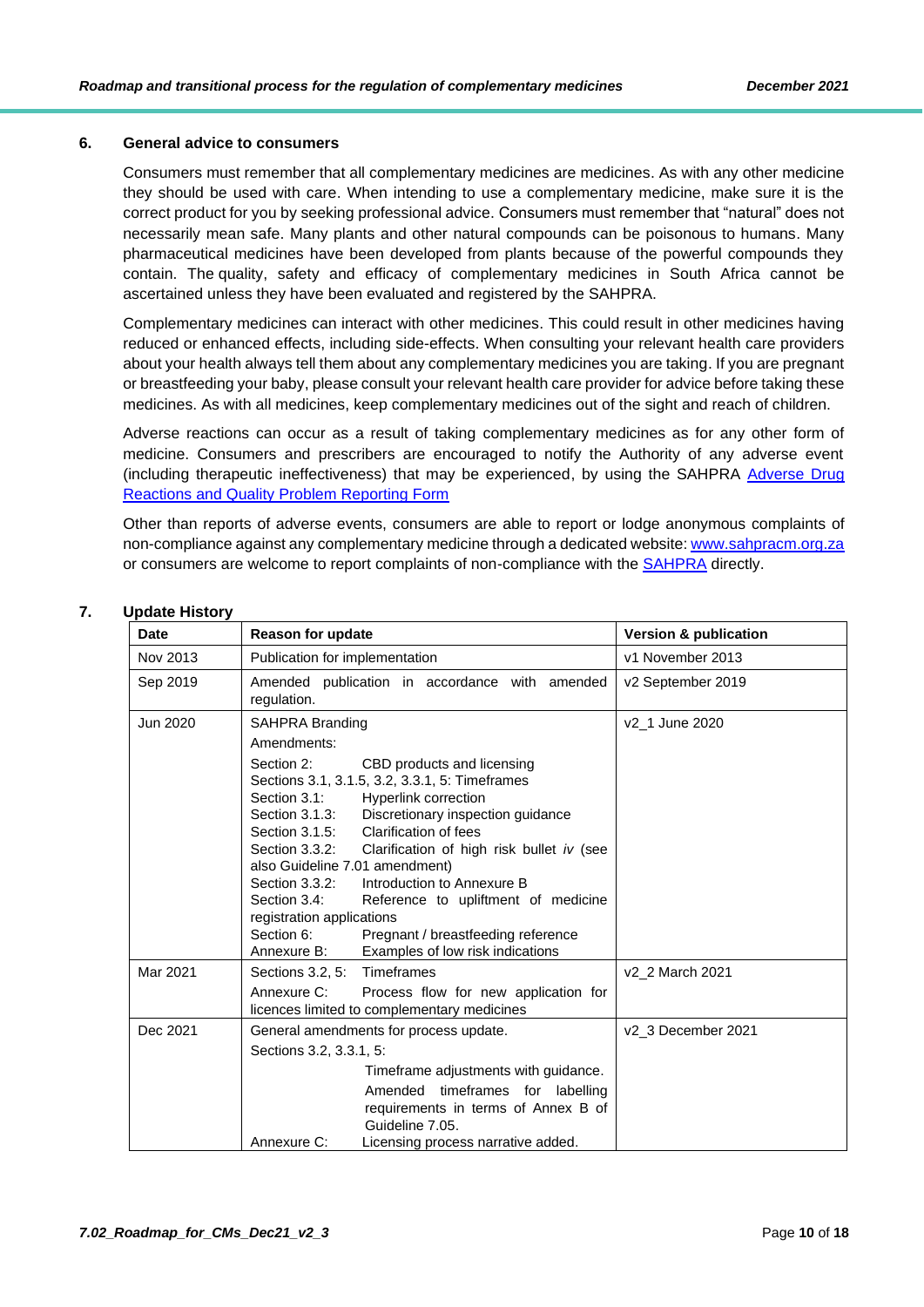## <span id="page-10-0"></span>**ANNEXURE A**

## **GUIDANCE ON THE USE OF PARTICULAR EXPRESSIONS IN ADVERTISING OF UNREGISTERED MEDICINES**

It has come to the attention of the South African Health Products Regulatory Authority (SAHPRA) that various companies selling unregistered Complementary Medicines on the South African market, for which quality, safety and efficacy have not yet been evaluated or verified, may be inappropriately making use of advertising or marketing strategies which include use of the words "clinically proven" or similar descriptions including, but not limited to: "clinically", "expertly" or "scientifically", "formulated", "developed" or "tested" .

The SAHPRA has resolved and hereby advises that:

- 1. Any clinical or other evidence related to unregistered medicines purported to be in substantiation of any claim about the quality, safety or efficacy of a medicine must be evaluated by the SAHPRA and such claims may only be confirmed by its registration. This is in order to ensure that the claim is valid in terms of the evidence relied upon and reflects the relative weight of all available evidence related to the medicine.
- 2. As there has not yet been any scientific evidence evaluated and approved by the SAHPRA to support the use of the words "clinically proven" or similar expression (as indicated above), the use of such expression may be potentially misleading and constitutes a risk to the public. Such expression may also prove to be a contravention of section 20(1), paragraphs (*a*) and (*b*) of the Medicines and Related Substances Act, 1965 (Act 101 of 1965) (hereafter referred to as "the Medicines Act").
- 3. The SAHPRA considers the use of the words "clinically proven" or other similar claims that may suggest the product to be of substantiated or accepted clinical efficacy without specific approval from the SAHPRA to potentially be a contravention of regulation 42(4) of the General Regulations made in terms of the Medicines Act.

The SAHPRA hereby notifies all stakeholders that a contravention of section 20(1) of the Medicines Act or regulation 42(4) of the General Regulations made in terms of the Medicines Act may constitute an offence in terms of the Medicines Act or General Regulations made in terms of the Medicines Act, respectively.

The SAHPRA therefore strongly recommends to all stakeholders to be mindful of the protection of public health and all relevant legislation which may impact upon such claims described herein and to refrain from the use of such terms which may prove misleading to consumers. It is recommended that all processes relevant to the registration of medicines and the control thereof are considered in the best interest of all members of the public.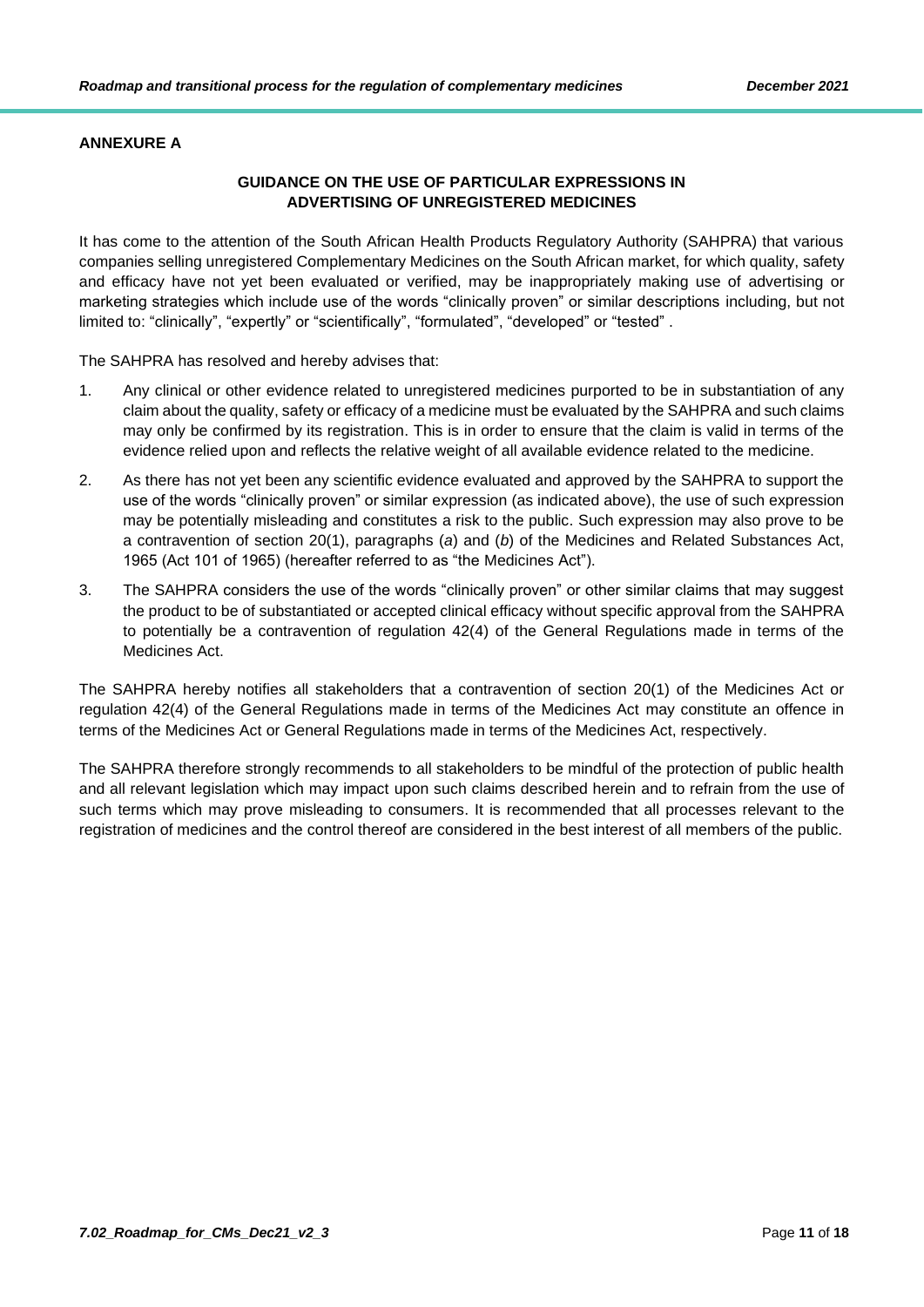## <span id="page-11-0"></span>**ANNEXURE B**

## **EXAMPLES OF LOW-RISK INDICATIONS**

The following examples of indications are guides as to how various low-risk indications may be phrased in compliance with guidance provided by SAHPRA in Guidelines 7.01 and 7.04.

| <b>System/Type</b> | <b>Indication</b>                                                            |
|--------------------|------------------------------------------------------------------------------|
| <b>GENERAL</b>     | Helps maintain /support energy production in body cells                      |
| <b>GENERAL</b>     | Helps maintain /support cell membrane structure                              |
| <b>GENERAL</b>     | Helps maintain /support cell structure                                       |
| <b>GENERAL</b>     | Helps maintain /support body cell uptake of (state vitamin/mineral/nutrient) |
| <b>GENERAL</b>     | Helps enhance/promote collagen formation                                     |
| <b>GENERAL</b>     | Maintain/support collagen formation                                          |
| <b>EAR</b>         | Maintain/support ear health                                                  |
| EAR                | Maintain/support healthy ear function                                        |
| EAR                | Maintain/support healthy hearing                                             |
| <b>EYE</b>         | Helps maintain/support healthy eye development                               |
| <b>EYE</b>         | Maintain/support healthy eye function                                        |
| <b>EYE</b>         | Maintain/support eye health                                                  |
| <b>JOINT</b>       | Helps enhance/promote joint health                                           |
| <b>JOINTS</b>      | Maintain/support joint health                                                |
| <b>JOINTS</b>      | Maintain/support joint mobility/flexibility                                  |
| <b>NAILS</b>       | Maintain/support nail health                                                 |
| <b>MOUTH</b>       | Maintain/support oral health                                                 |
| <b>BONE</b>        | Helps enhance/promote bone health                                            |
| <b>BONE</b>        | Maintain/support bone health                                                 |
| <b>NUTRITION</b>   | Enhance/improve/promote/increase nutrient uptake                             |
| <b>NUTRITION</b>   | Enhance the assimilation/transportation of nutrients                         |
| <b>GIT</b>         | Decrease/reduce/relieve abdominal feeling of fullness                        |
| <b>GIT</b>         | Decrease/reduce/relieve abdominal pain/discomfort                            |
| <b>GIT</b>         | Maintain/support stomach function                                            |
| <b>GIT</b>         | Helps enhance/promote stomach health                                         |
| <b>GIT</b>         | Maintain/support stomach health                                              |
| <b>NERVOUS</b>     | Maintain/support brain health                                                |
| <b>NERVOUS</b>     | Nourish the brain                                                            |
| <b>NERVOUS</b>     | Brain tonic/Enhance brain health                                             |
| <b>NERVOUS</b>     | Maintain /support nerve cell health                                          |
| <b>NERVOUS</b>     | Maintain/support refreshing sleep                                            |
| <b>NERVOUS</b>     | Decrease/reduce/relieve sleeplessness                                        |
| <b>FEMALE</b>      | Maintain/support female reproductive system health                           |
| <b>IMMUNE</b>      | Helps enhance/improve/promote immune system function                         |
| <b>IMMUNE</b>      | Maintain/support immune system health                                        |
| <b>MUSCLE</b>      | Maintain/support muscle health                                               |
| <b>MUSCLE</b>      | Maintain/support healthy muscle contraction function                         |
| <b>MUSCLE</b>      | Helps enhance/promote healthy muscle function                                |
| <b>MUSCLE</b>      | Maintain/support muscle function                                             |
| <b>NUTRITION</b>   | Maintain/support (state vitamin/mineral) within normal range                 |
| <b>NUTRITION</b>   | Helps prevent dietary (state vitamin/mineral/nutrient) deficiency            |
| <b>RESPIRATORY</b> | Helps enhance/improve nose breathing                                         |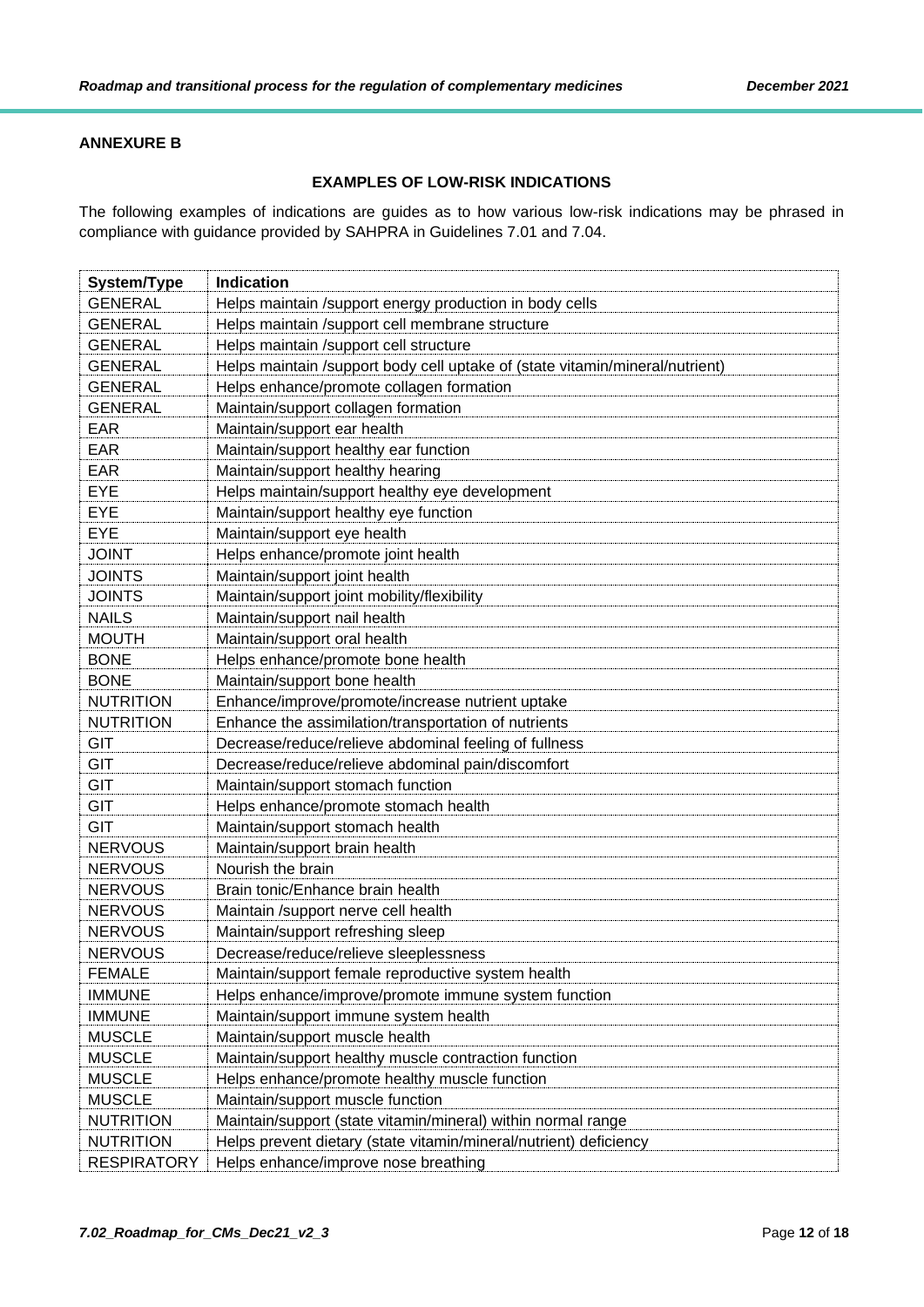| System/Type        | <b>Indication</b>                                                                             |
|--------------------|-----------------------------------------------------------------------------------------------|
| <b>RESPIRATORY</b> | Maintain/support lung health                                                                  |
| <b>SKIN</b>        | Helps enhance/promote skin health                                                             |
| <b>SKIN</b>        | Maintain/support skin health                                                                  |
| <b>SKIN</b>        | Maintain/support skin elasticity                                                              |
| <b>SKIN</b>        | Maintain/support healthy skin flora                                                           |
| <b>SKIN</b>        | Helps enhance/improve skin internal structure                                                 |
| <b>URINARY</b>     | Maintain/support urinary tract health                                                         |
| <b>URINARY</b>     | Maintain/support urinary tract function                                                       |
| WEIGHT/            | Prior to evaluation and registration, preparations indicated for slimming will be regarded as |
| <b>SLIMMING</b>    | being of low risk with the following combination of indications/labelling:                    |
|                    |                                                                                               |
|                    | 1. Low-risk indication:                                                                       |
|                    | May assist with weight loss when used with increased physical activity and an energy-         |
|                    | reduced diet in healthy individuals.                                                          |
|                    |                                                                                               |
|                    | 2. Time limit of use recommended:                                                             |
|                    | Do not use continuously for more than two (2) months without consulting your relevant         |
|                    | health care provider.                                                                         |
|                    |                                                                                               |
|                    | 3. As a boxed warning:                                                                        |
|                    | This product is not intended to prevent or treat obesity.                                     |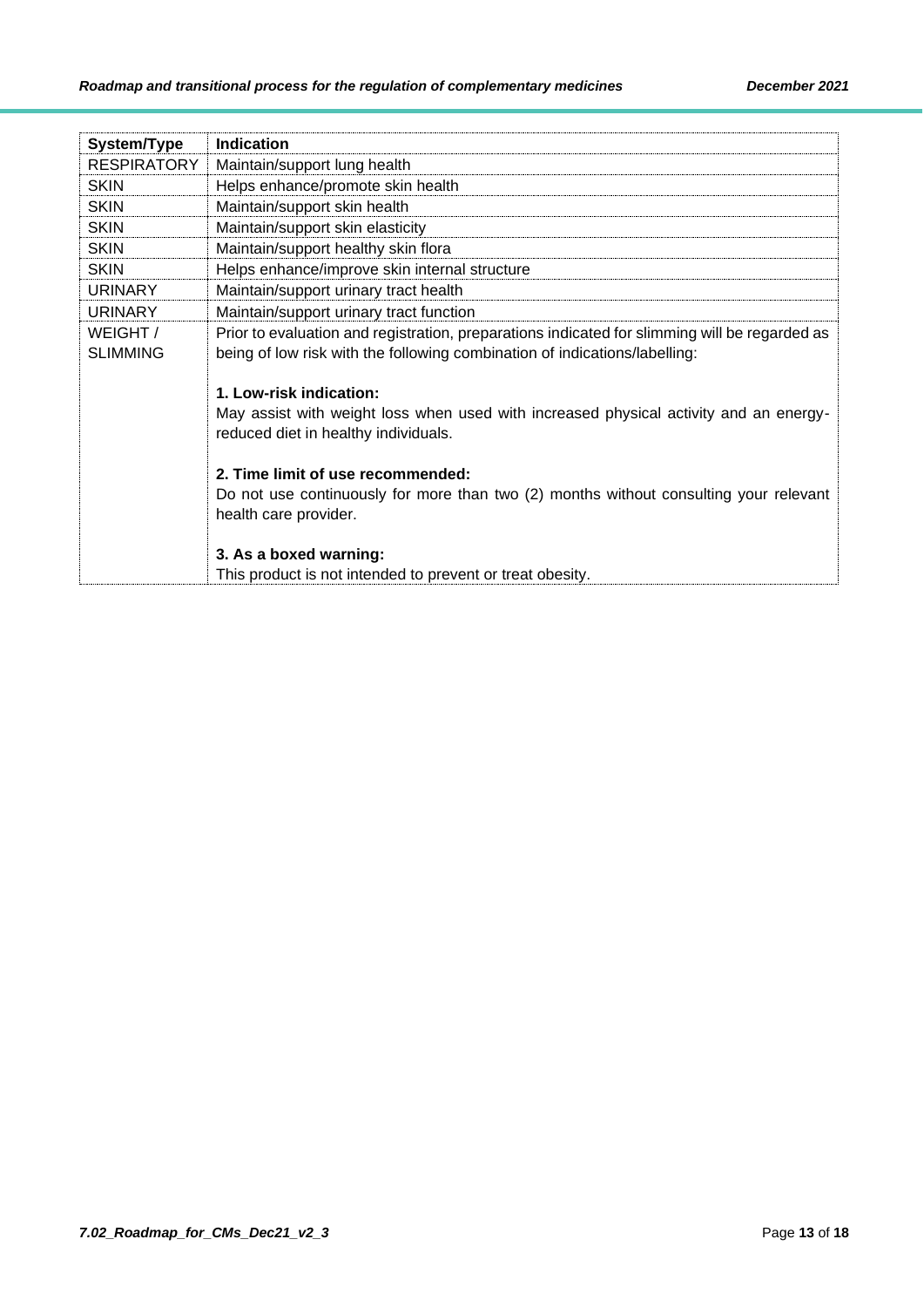## <span id="page-13-0"></span>**ANNEXURE C**

## **LICENSING OF MANUFACTURERS, WHOLESALERS, DISTRIBUTORS, IMPORTERS AND EXPORTERS OF CATEGORY D (COMPLEMENTARY) MEDICINES IN TERMS OF THE PHARMACY ACT AND THE MEDICINES ACT**

*"Pharmacy Act"* refers to the Pharmacy Act, 1974 (Act 53 of 1974) *"Medicines Act"* refers to the Medicines and Related Substances Act, 1965 (Act 101 of 1965)

Effective 17 February 2020, SAHPRA provided for a means of electronic application for licences related to:

- i) the manufacture, import or export;
- ii) the import or export; or
- iii) acting as a wholesaler or distribution,

of Category D medicines.

The application portal is available at www.sahpracm.org.za and includes new applications, renewal applications as well as applications for amendments to existing licences. With respect to the application for any of the licences to be issued in terms of the Medicines Act, information to be submitted includes that which is stipulated in regulation 23 of the General Regulations as well as information specific to the requirements of the various classes of complementary medicines (Category D).

As prescribed, licences issued will be valid for a period of five (5) years during which the holder of the licence must be inspected for verification of the attestation of compliance with minimum requirements included with the application submitted to the Authority. This inspection is required prior to the renewal of any licence issued and will be based on the submission of the application as attested to by the Responsible Pharmacist. While a licence may be issued on the basis of attestation, a Good Manufacturing Practice (GMP) Certificate would only be issued to applicants following a successful GMP inspection and a positive recommendation from such inspection.

In design of the licensing process, SAHPRA took note that new applicants for SAHPRA licences must first be in the possession of pharmacy premises licences, responsible pharmacist certificates and recording of the pharmacy owner. The SAHPRA further noted that both the National Department of Health (NDOH) and South African Pharmacy Council (SAPC) rely upon the outcomes of the SAHPRA licensing process before any of these applications are finalised. A key challenge to the licensing process in general, was therefore the different processes outlined by all three entities (SAHPRA, NDOH and SAPC) and the lack of coordinated and streamlined processes between these entities in outlining the steps to be taken when licensing the applicants.

The SAHPRA, having noted and acknowledged the challenge mentioned above and in an effort to assist in coordinating the various steps required by potential applicants, consulted the SAPC and NDOH and all entities have subsequently developed a draft process flow (Figure 1) that will guide the process for **new** applications for licences limited to Complementary Medicines. This process considers the nature of the application type related to Category D medicines, and further provides for the establishment of clear points of communication between NDOH, SAHPRA and SAPC which will assist with the efficient finalisation of applications.

An explanation of the flow chart (Figure 1) tracking the process of a successful application for new licences limited to Category D medicines (complementary medicines), is provided on the next page.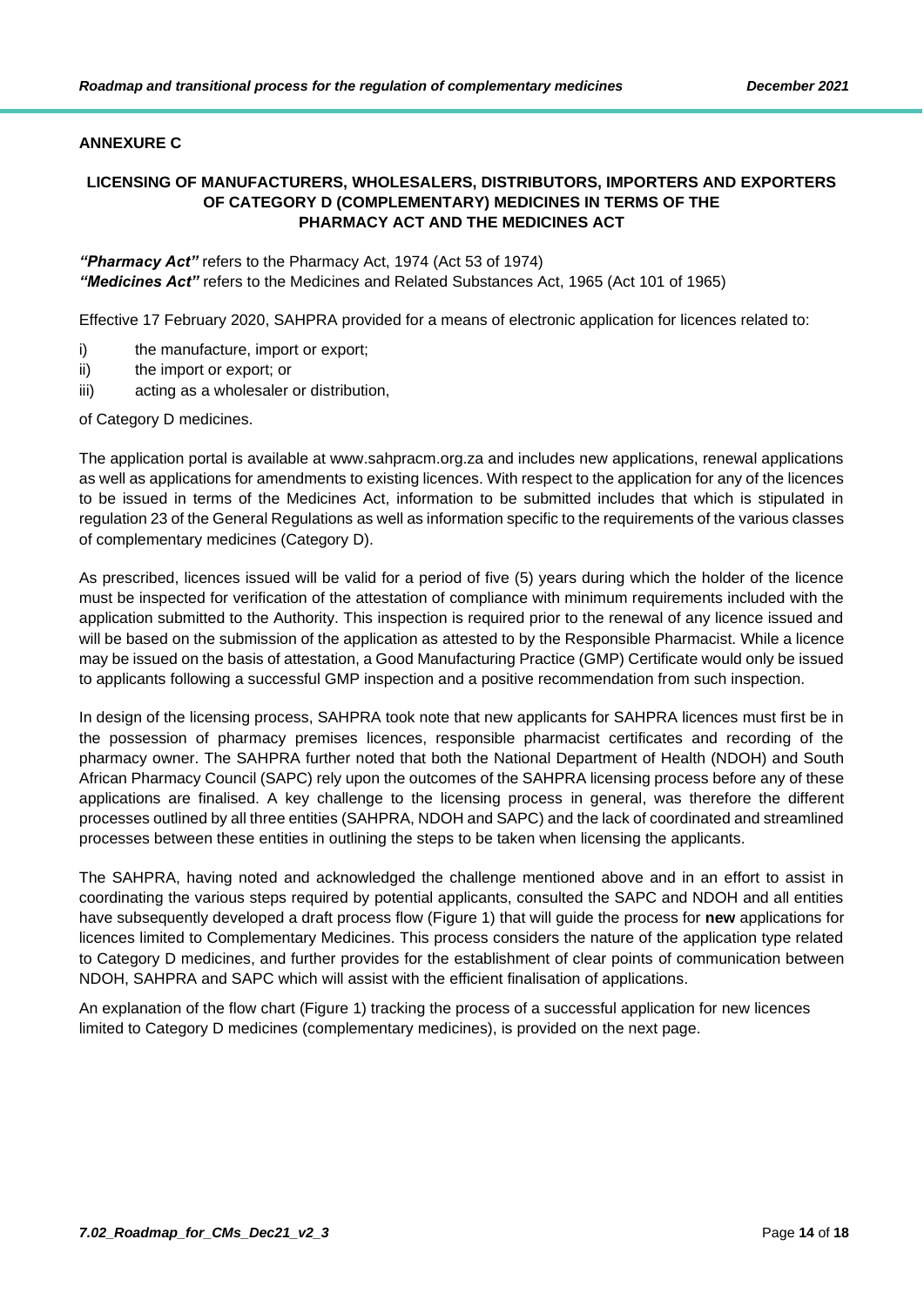## **START 1:**

- 1. The process of licensing should be initiated by an applicant applying for a Pharmacy Premises Licence to the National Department of Health (NDOH). This may be submitted via the South African Pharmacy Council (SAPC) website. a, b, c
- 2. The NDOH reviews and verifies the completeness of the application.
- 3. The application is forwarded for further review to the relevant NDOH committees and SAPC.
- 4. The NDOH committees will provide a recommendation concerning their review.
- 5. The SAPC will undertake a desktop review of Good Pharmacy Practice (GPP) and may issue a recommendation of apparent GPP compliance based on the desktop review undertaken to the applicant and will notify the NDOH of such.
- 6. The applicant, in possession of the proof of the NDOH application made in step 1 (such as a screenshot of the application case number confirmation) as well as the confirmation of compliance with GPP from SAPC may proceed to **START 2** and utilise these documents for the initiation of an application for the relevant Category D licence.

*NOTE:* Prior to 01 March 2023 applicants may submit licence applications to SAHPRA with either a copy of the NDoH premises licence or proof of application to NDoH without confirmation of compliance with GPP for their NDOH/SAPC applications provided that an undertaking is made to supply these when received. Their supply may be during or after the SAHPRA application review process.

## **START 2:**

- 7. An applicant may, once the documents in step 6 are available, apply to the South African Health Products Regulatory Authority (SAHPRA) for the appropriate Category D medicine licence via the online SAHPRA CM complementary medicines portal available at [www.sahpracm.org.za.](http://www.sahpracm.org.za/) An applicant must first be registered as a SAHPRA CM website user and then log in to access the applications by navigating to "Applications" – "Licensing" – "APPLY" – "1. New Applications" which provide options for new licences including:
	- Type DL01 Licence to manufacture, import or export Complementary Medicines (Category D) [manufacturers only]
	- Type DL02 Licence to import or export Complementary Medicines (Category D) [holders of certificate of registration]
	- Type DL03 Licence to act as a wholesaler of or distribute Complementary Medicines (Category D) [wholesalers or distributors]

Required information is stated in the preamble of every application to which applicants must refer. Documents necessary for new applications are listed below d.

- 8. SAHPRA will undertake a desktop review of the application submitted in step 7 concerning apparent compliance with Good Manufacturing Practice (GMP), Good Distribution Practices (GDP) or Good Wholesaling Practices (GWP), as may be applicable, based on the attestation and documents provided. SAHPRA will also verify that the list of products supplied in the section 3D product list includes only *bona fide* Category D medicines. <sup>e</sup>
- 9. Following successful review of the application, including review of any replies from the applicant, SAHPRA may then recommend the issuing of a licence in terms of section 22C(1)(*b*) of the Medicines and Related Substances Act, 1965 (Act 101 of 1965) to the applicant who, in turn, may provide this to the NDOH.<sup>f</sup>
- 10. SAHPRA notifies the NDOH of the issuing of the section 22C(1)(*b*) licence specific to Category D medicines to the applicant.
- 11. The NDOH may, following satisfaction of all application criteria, issue a premises licence to the applicant.
- 12. The applicant may proceed to record the NDOH licence with the SAPC online in the manner and timeframe prescribed. The SAPC issues the certificate of recording for the pharmacy and pharmacy owner, and a certificate of registration for the responsible pharmacist. g, h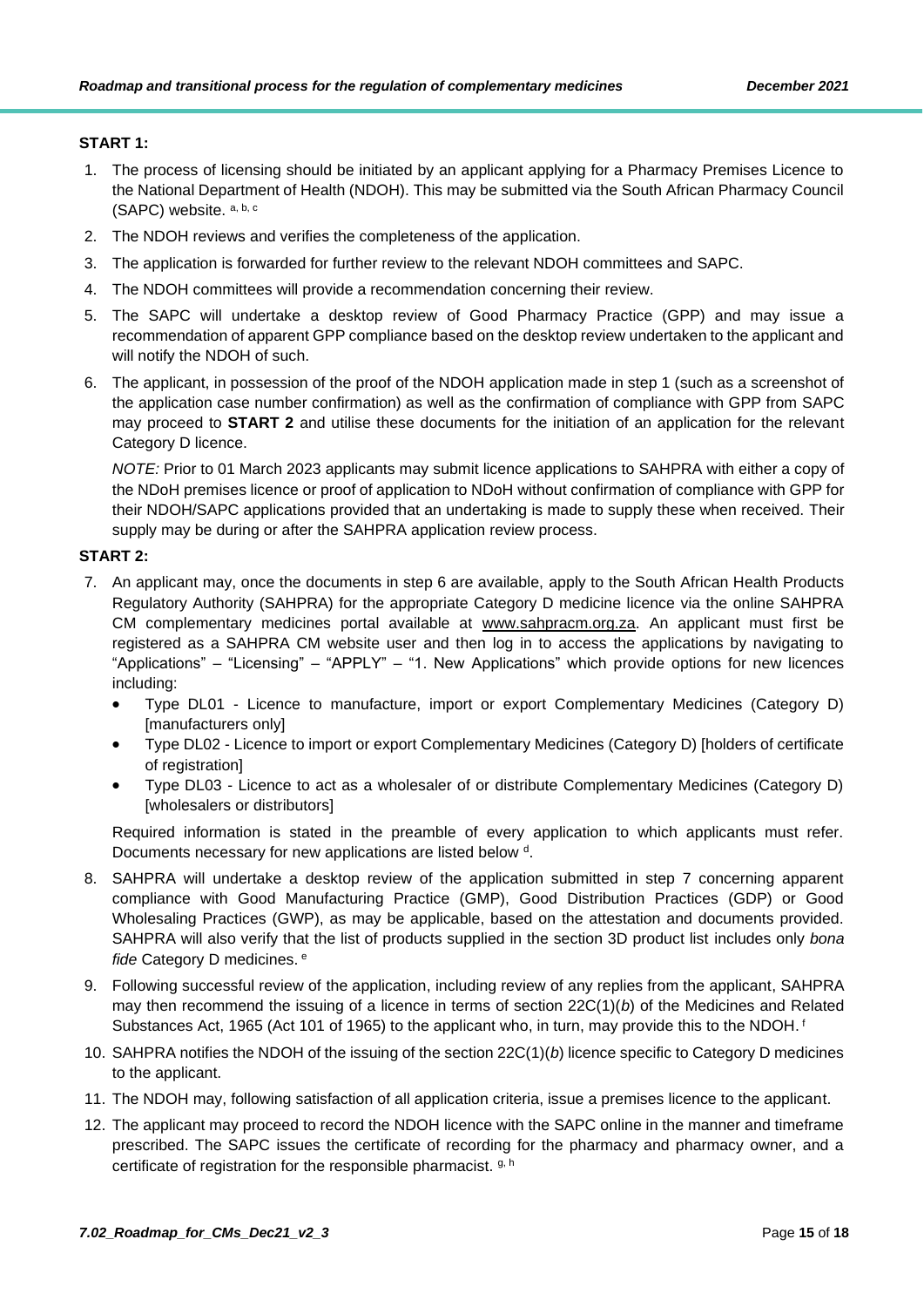- 13. Within five (5) years from the date of issue, the holder of the licence must be inspected by SAHPRA against the applicable standards. In the case of GPP certificates issued without an inspection by the SAPC (desktop review only) then a joint inspection by SAHPRA and SAPC must take place.<sup>i</sup>
- 14. The NDOH may be notified of the SAPC inspection outcome.
- 15. Following a successful SAHPRA inspection, an application for the renewal of the Category D licence issued in terms of section 22C(1)(*b*) may take place including the outcomes of steps 9, 11, 12, 13.

#### **Notes:**

- a. For guidance on the process and requirements of this application, applicants may refer to the:
	- SAPC website [www.sapc.za.org,](http://www.sapc.za.org/) navigate to "Registered Organisations" and "Licensing and Recording". This includes a user Manual for applicants wishing to apply for a new pharmacy licence.
	- NDOH application form ("Application for Pharmacy Premises licence in terms of Section 22 of the Pharmacy Act 53 of 1974") for guidance on the requirements.
- b. The appointment of a Responsible Pharmacist is required for submission of an application for a pharmacy premises licence.
- c. Applications for Category D medicines with SAHPRA run independently from the pharmacy licensing process with the NDOH and the SAPC.
- d. Documents required for a new licence application include:
	- 1 SAPC certificate of recording of the pharmacy or proof of submission of the application to the SAPC
	- 2 Letter of authorisation of the responsible pharmacist to communicate with SAHPRA
	- 3 Latest CV of the Responsible Pharmacist
	- 4 Copy of proof of SAPC registration of the Responsible Pharmacist (RP)
	- 5 Letter of authorisation of the responsible person to communicate with SAHPRA ( if not the RP)
	- 6 CV of the responsible person
	- 7 Copy of NDoH premises licence or proof of application to NDoH Copy SAPC certificate of recording of the pharmacy for the site
	- 8 Copy of SAPC certificate of recording of the pharmacy owner for the site
	- 9 Site Master File (SMF) or the attestation and documentation as part of this application, and acknowledgement of responsibility to prepare and submit the SMF
	- 10 Local area plan
	- 11 Building floor plan
	- 12 Layout
	- 13 Equipment inventory
	- 14 Quality manual or Quality Assurance report (minimum SOPs and documentary evidence as required in the application preamble)
	- 15 Additional site copy of pharmacy premises licence, SAPC certificate of recording, and others as for primary site.
	- 16 Quality assurance report including complete SOPs for:
		- Quality assurance product release Recall Finished product specifications and testing Determination of shelf-life Product sterilisation (if applicable) Records of Quality assurance product release Finished product specifications and testing Determination of shelf life (expiry date) List of SOPs (titles and numbers related to Quality management system)
	- 17 List of products
	- 18 Confirmation of understanding of responsibilities
	- 19 Proof of payment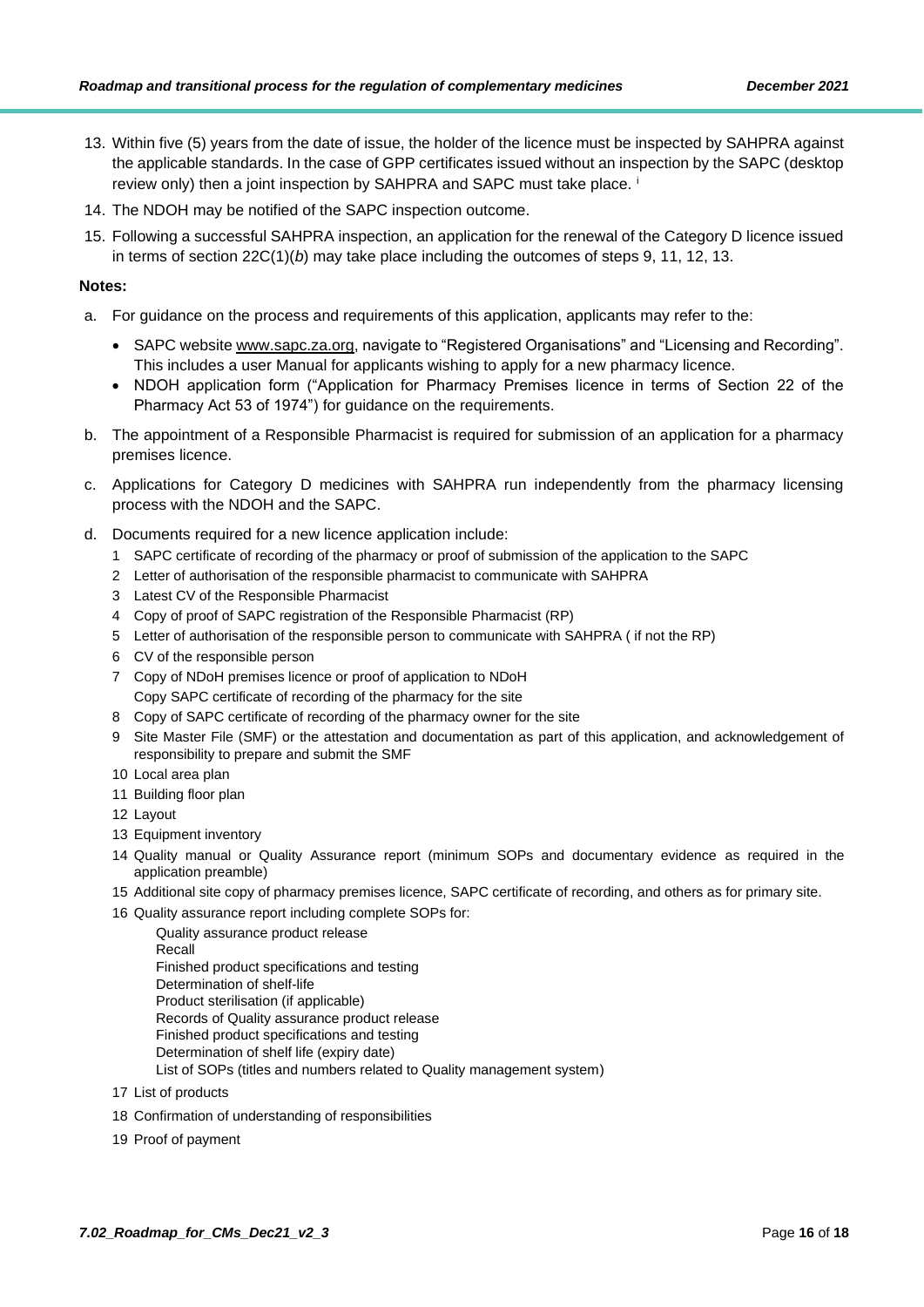- e. Completion of a licence product list (section 3D product list) is required as part of the SAHPRA licence application. A tutorial video for guidance on the completion of the section 3D product list is available online for registered users at [www.sahpracm.org.za](http://www.sahpracm.org.za/) – Cat. D Medicines - Media.
- f. Retention of a SAHPRA category D licence is subject to the payment of an annual fee as determined by the SAHPRA and specified in the Regulations Regarding Fees Payable in terms of the provisions of the Medicines and Related Substances Act, 1965 (Act 101 of 1965).
- g. The pharmacy premises licence, certificates of recording for the pharmacy and pharmacy owner, and responsible pharmacist registration certificate must be forwarded to the SAHPRA as final confirmation of meeting the licensing requirements.
- h. Retention of the recording of a pharmacy with the SAPC is subject to the payment of an annual fee as determined by the SAPC and specified in the Fees Payable to the Council under the Pharmacy Act, 1974 (Act 53 of 1974).
- i. Concerning the SAHPRA inspection, the holder of the licence is inspected for verification of compliance to the minimum requirements as included in the attestation when the application was submitted to SAHPRA.
- j. A licensing application in terms of either process may be recommended for refusal or rejection at or because of any information obtained by any of steps 2, 3, 5, 8 and 13.